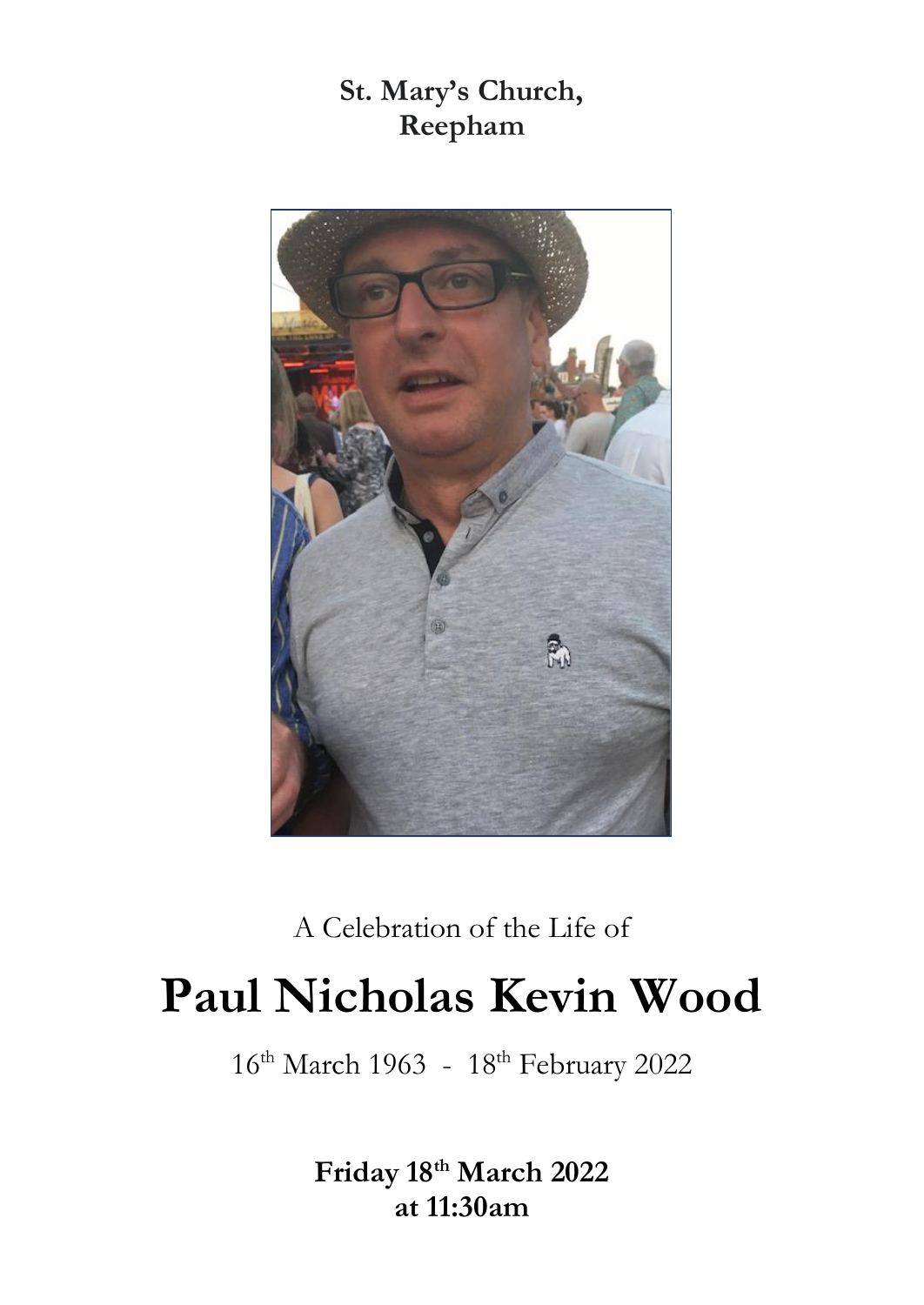## **Processional Music**

*Hushabye Mountain (from Chitty Chitty Bang Bang) performed by Dick Van Dyke*

## **Welcome and Prayer**

*by Reverend Helen Rengert*

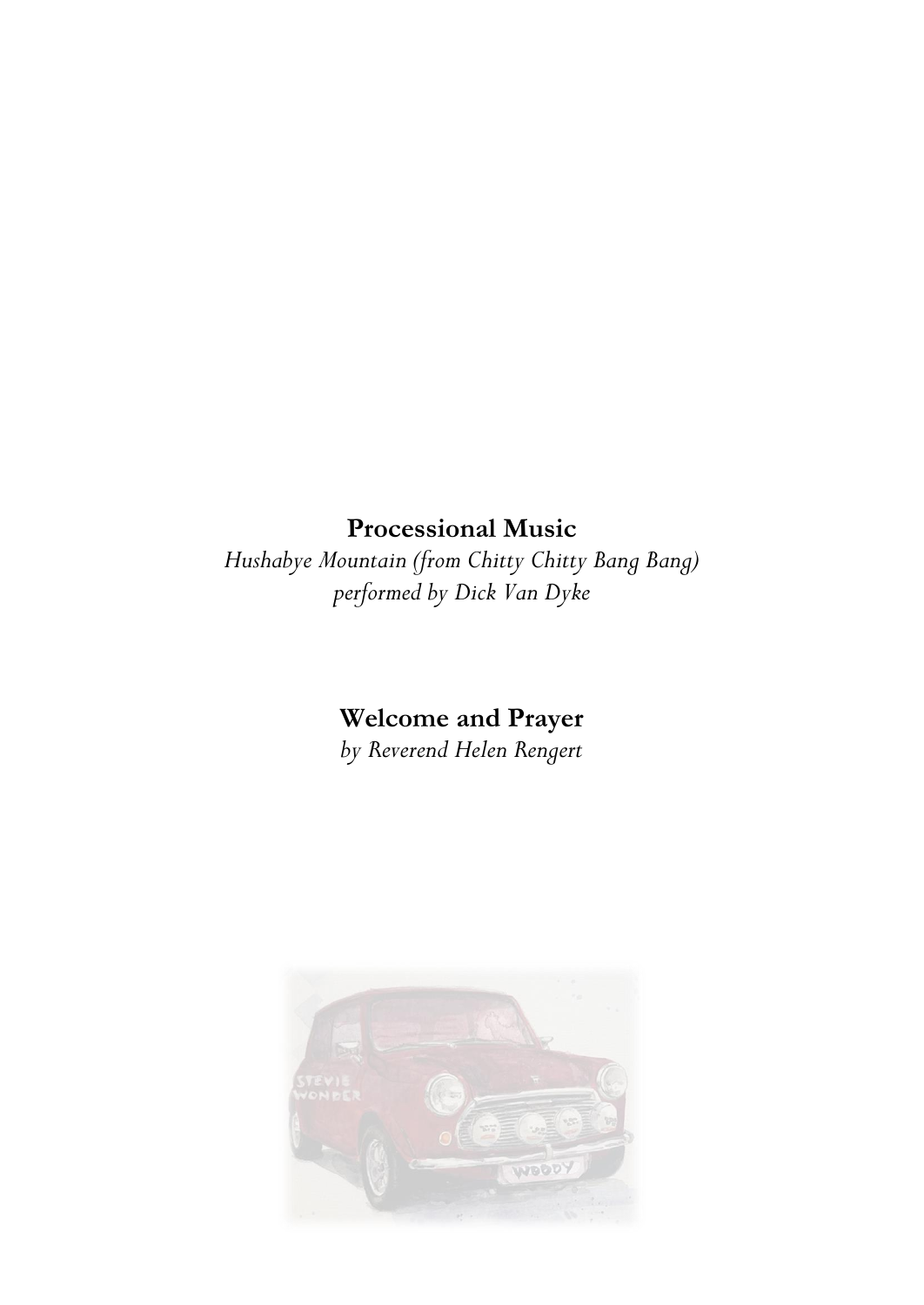#### **Hymn: Morning Has Broken**

Morning has broken, like the first morning Blackbird has spoken, like the first bird Praise for the singing, praise for the morning Praise for them springing fresh from the word

Sweet the rain's new fall, sunlit from heaven Like the first dewfall, on the first grass Praise for the sweetness of the wet garden Sprung in completeness where his feet pass

Mine is the sunlight, mine is the morning Born of the one light, Eden saw play Praise with elation, praise every morning God's recreation of the new day

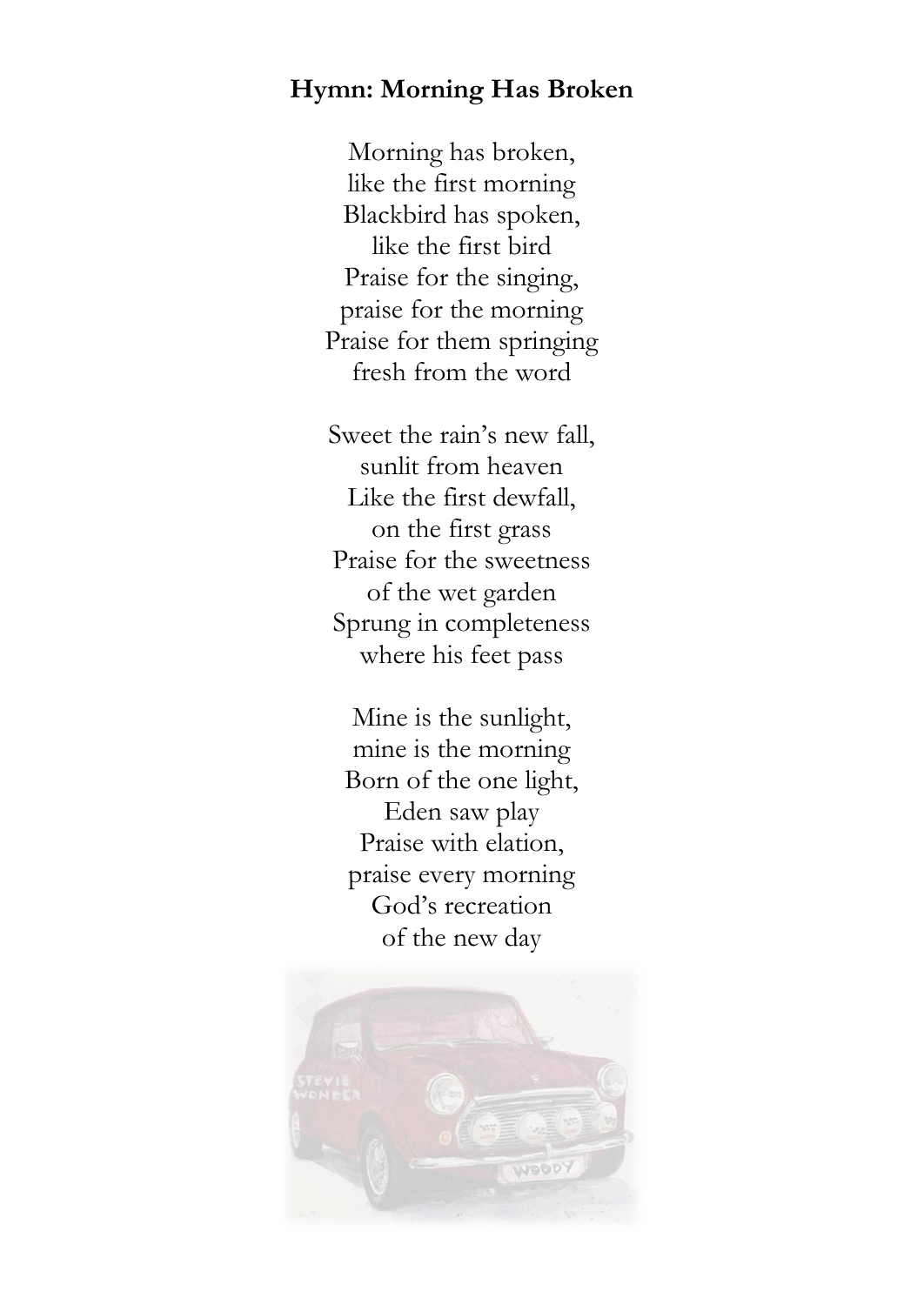#### **A Tribute to Paul**

*from his sister, Julia*

### **A Time for Reflection**

*As we sit and remember Paul, we will reflect with a selection of photographs from his life as we listen to 'I Just Called to Say I Love You' by Stevie Wonder.*

### **Bible Reading**

*1 Corinthians 13: 4 – 7*

Love is patient, love is kind. It does not envy, it does not boast, it is not proud. It does not dishonour others, it is not self-seeking, it is not easily angered, it keeps no record of wrongs. Love does not delight in evil but rejoices with the truth. It always protects, always trusts, always hopes, always perseveres. Love never fails.

#### **Address**

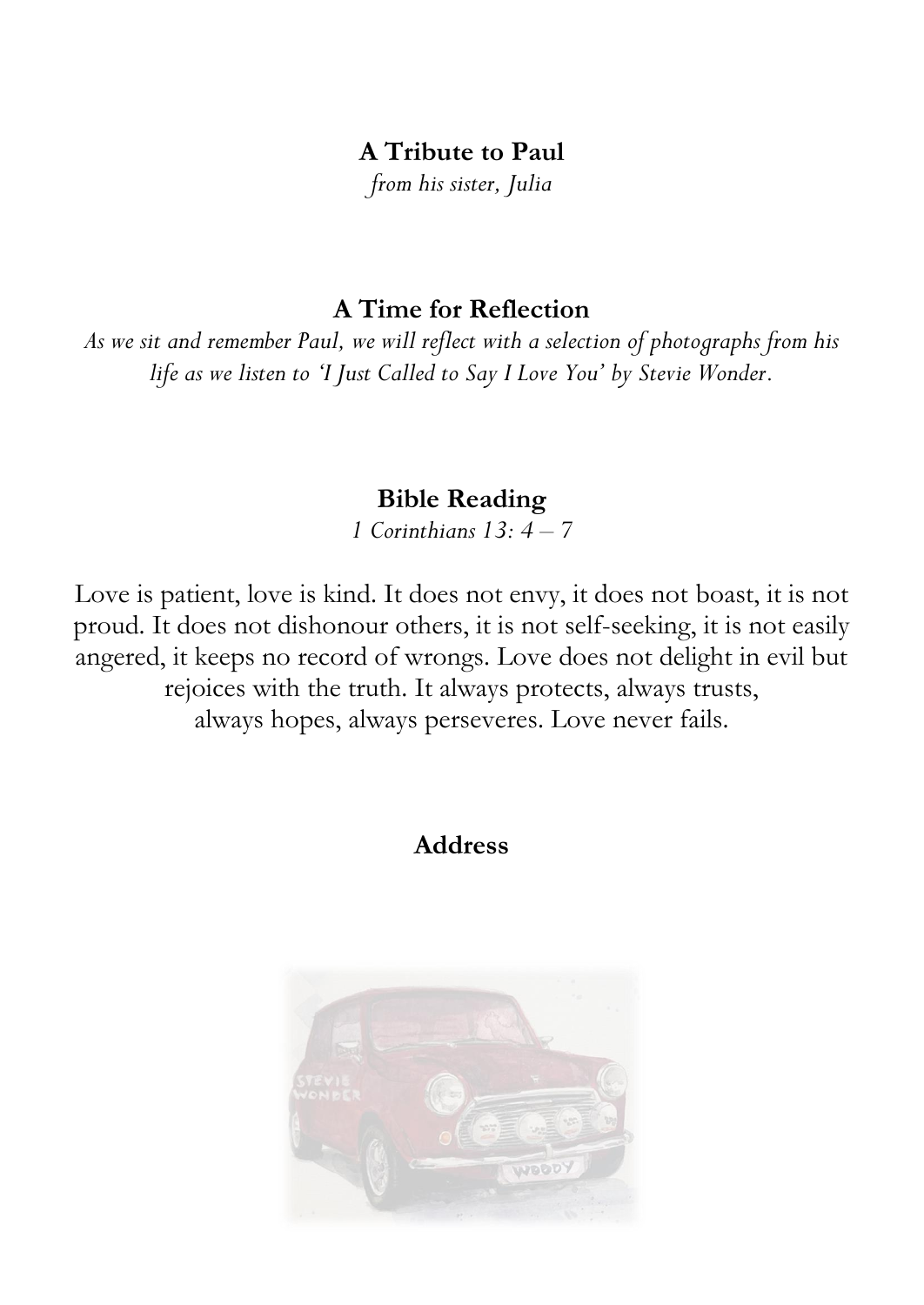## **Hymn: Lord of the Dance**

1: I danced in the morning When the world was begun, And I danced in the moon And the stars and the sun, And I came down from heaven And I danced on the earth, At Bethlehem I had my birth.

*Dance, then, wherever you may be, I am the Lord of the Dance, said he, And I'll lead you all, wherever you may be, And I'll lead you all in the Dance, said he.*

2: I danced for the scribe And the pharisee, But they would not dance And they wouldn't follow me. I danced for the fishermen, For James and John – They came with me And the Dance went on.

4: I danced on a Friday When the sky turned black – It's hard to dance With the devil on your back. They buried my body And they thought I'd gone, But I am the Dance, And I still go on.

3: I danced on the Sabbath And I cured the lame; The holy people Said it was a shame. They whipped and they stripped And they hung me high, And they left me there On a Cross to die.

> 5: They cut me down And I leap up high; I am the life That'll never, never die; I'll live in you If you'll live in me – I am the Lord Of the Dance, said he.

VVDOOY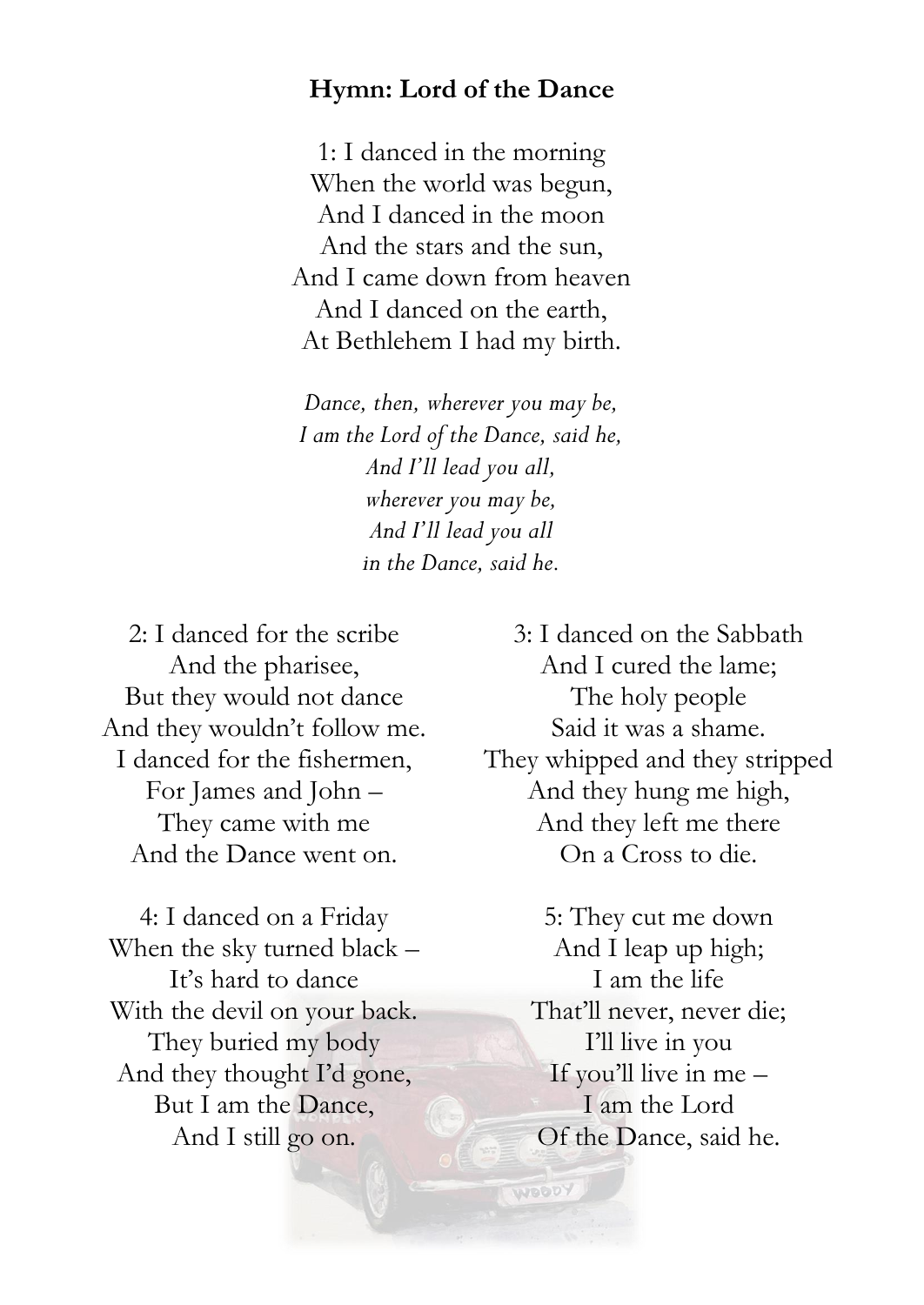#### **Candle Prayers**

### **A Navajo Indian Prayer**

Do not stand at my grave and weep, I am not there, I do not sleep. I am a thousand winds that blow, I am the diamond glints on snow. I am the sunlight on ripened grain, I am the gentle autumn's rain. When you awake in the morning's hush, I am the swift uplifting rush Of quiet birds in circling flight. I am the soft stars that shine at night. Do not stand at my grave and cry I am not there. I did not die.

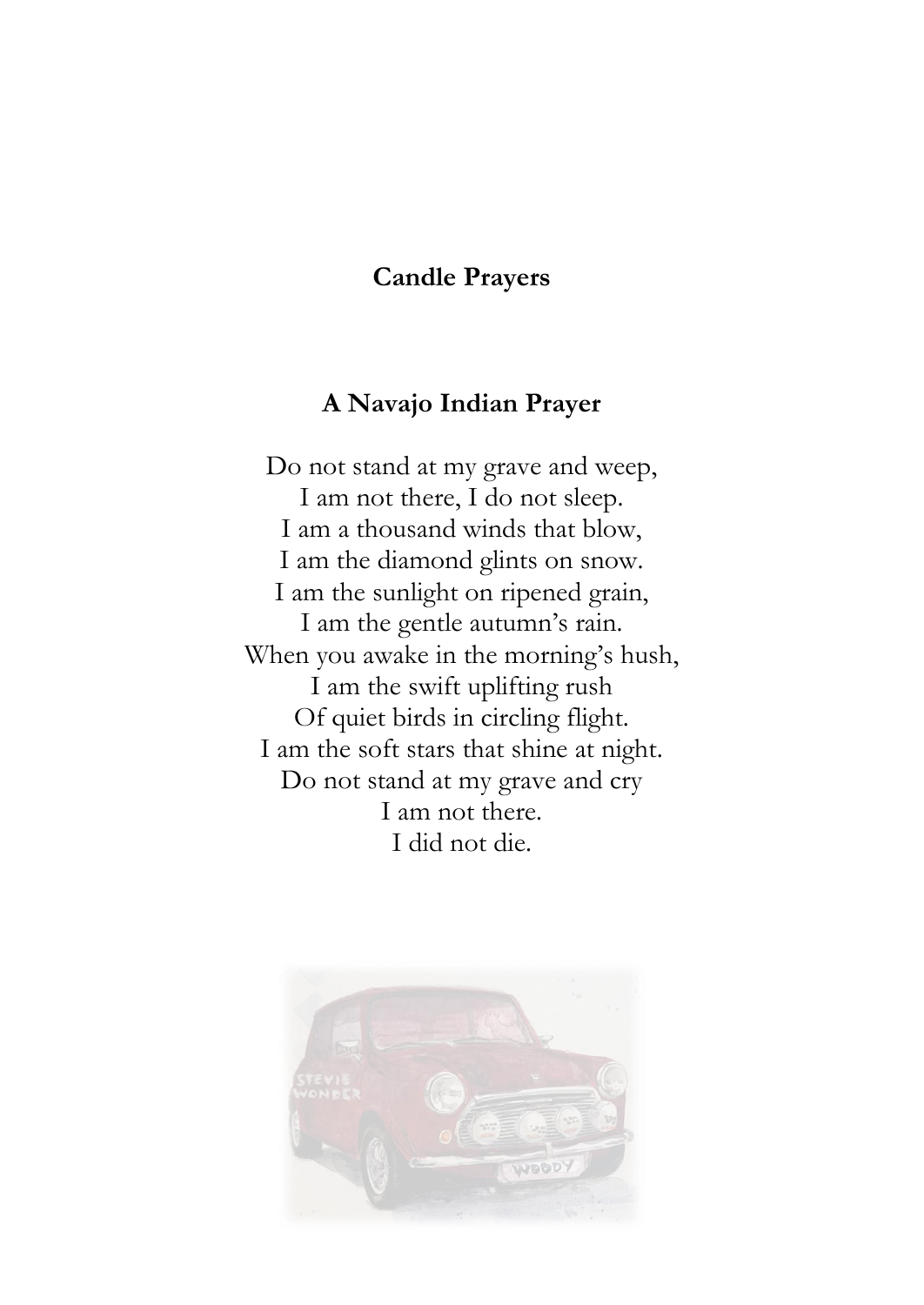## **The Lord's Prayer**

Our Father, who art in heaven, hallowed be Thy name, Thy kingdom come, Thy will be done, On earth as it is in heaven. Give us this day our daily bread. And forgive us our trespasses, As we forgive those that trespass against us. And lead us not into temptation; But deliver us from evil. For thine is the kingdom, The power and the glory, For ever and ever. Amen.

### **Commendation**

#### **Blessing**

May the road rise up to meet you. May the wind be always at your back. May the sun shine warm upon your face; the rains fall soft upon your fields and until we meet again, may God hold you in the palm of His hand.

> **Recessional Music** *Driving in My Car by Madness*

> > WOODY